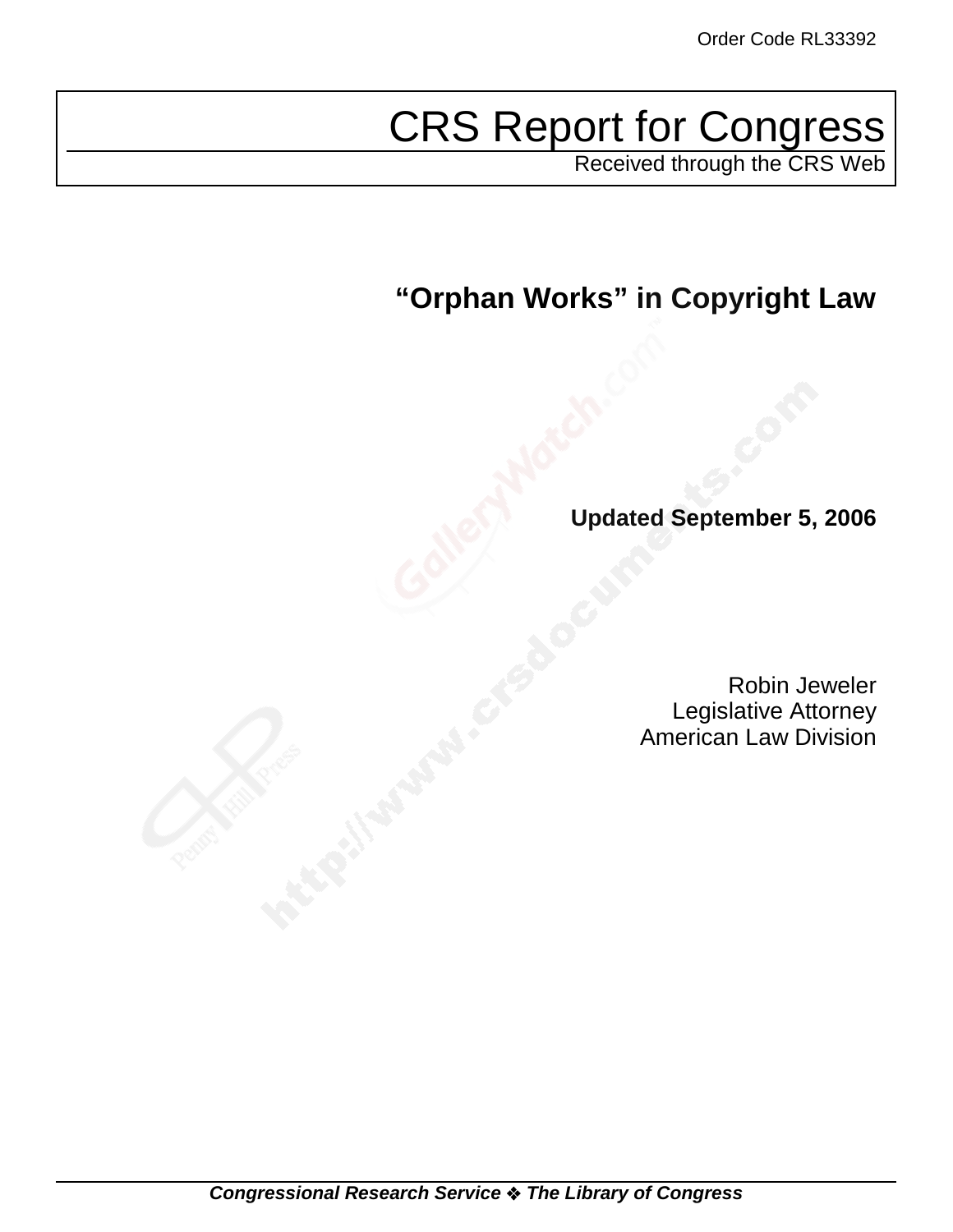# "Orphan Works" in Copyright Law

### **Summary**

This report surveys the findings and conclusions in the U.S. Copyright Office's *Report on Orphan Works* and legislation introduced to address the problem. Orphan works are copyrighted works whose owners are difficult or impossible to identify and/or locate. The goal of the Report was to elicit public comment and evaluate the extent of real or perceived problems that content users encounter in their efforts to use these works.

Orphan works are perceived to be inaccessible because of the risk of infringement liability that a user might incur if and when a copyright owner subsequently appears. Consequently, many works that are, in fact, abandoned by owners are withheld from public view and circulation because of uncertainty about the owner and the risk of liability.

The Report defines the problems it identified, and concludes that the problem is indeed real and should be addressed legislatively. It analyzes stakeholders' views on the issue and constraints on solutions imposed by the structure of U.S. copyright law and international copyright obligations. The Report sets forth a proposal to amend the Copyright Act by adding a provision that would limit liability for infringing use of orphan works when, prior to use, a user performs a reasonably diligent search for the copyright owner and provides attribution to the author and copyright owner, if possible. In some instances, when copyright infringement is made without commercial advantage and the user ceases infringement promptly after receiving notice thereof, no monetary relief would be available.

H.R. 5439, 109<sup>th</sup> Congress, 2d Sess. (2006), the Orphan Works Act of 2006, would, if enacted, implement a limitation on liability for specified infringement of orphan works. The bill adopts many of the suggestions of the Copyright Office, although it takes a more detailed approach in establishing requirements for a limitation on liability, such as articulating standards for a "reasonably diligent search." The bill would direct the Copyright Office to study and report on the implementation of the new orphan works amendment, and to study and make recommendations for a "small claims" procedure to address copyright infringement.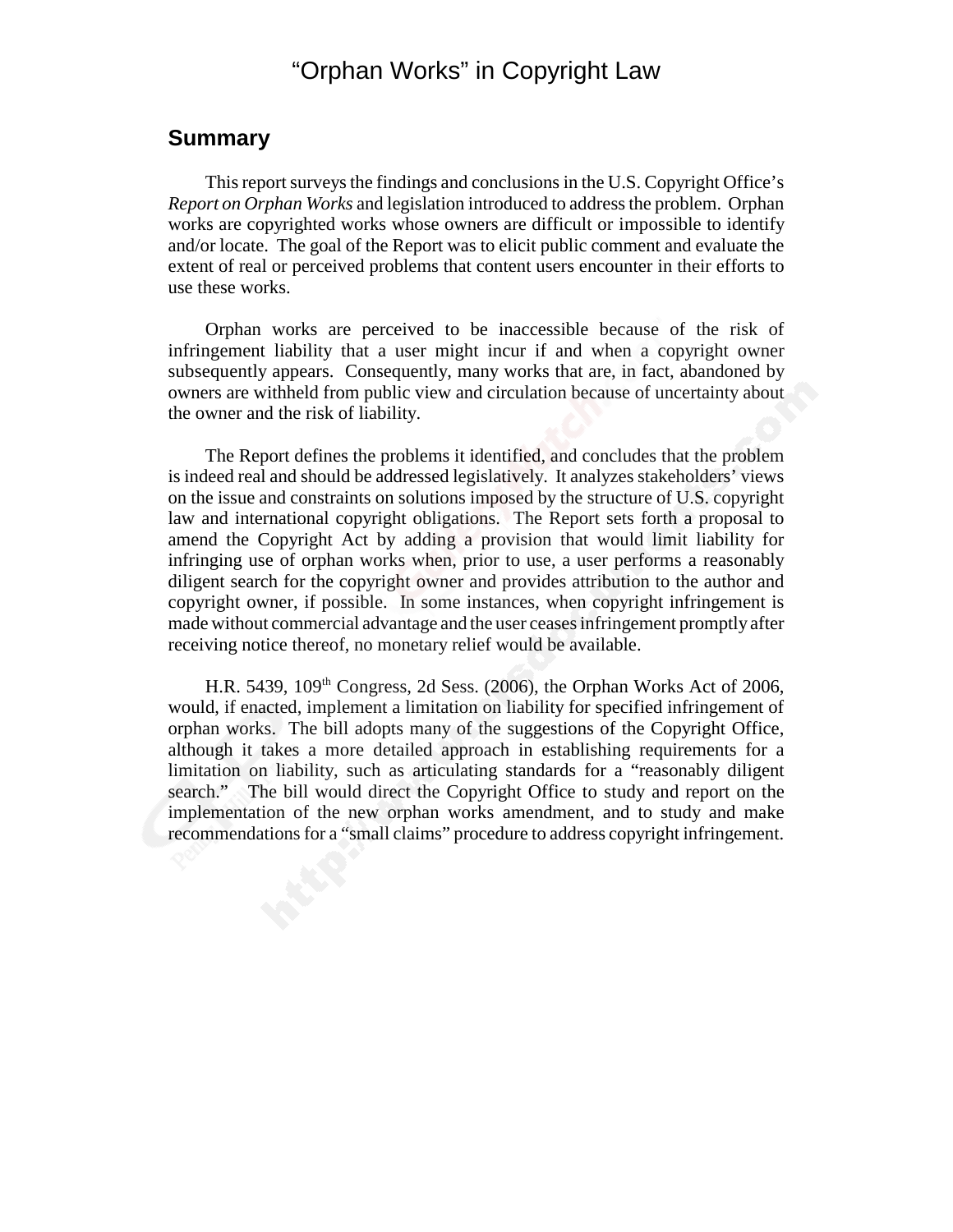## **Contents**

|  | H.R. 5439, 109 <sup>th</sup> Congress, 2d Sess., the Orphan Works Act of 2006 . 8 |  |
|--|-----------------------------------------------------------------------------------|--|
|  |                                                                                   |  |
|  |                                                                                   |  |
|  |                                                                                   |  |
|  |                                                                                   |  |
|  |                                                                                   |  |
|  |                                                                                   |  |
|  |                                                                                   |  |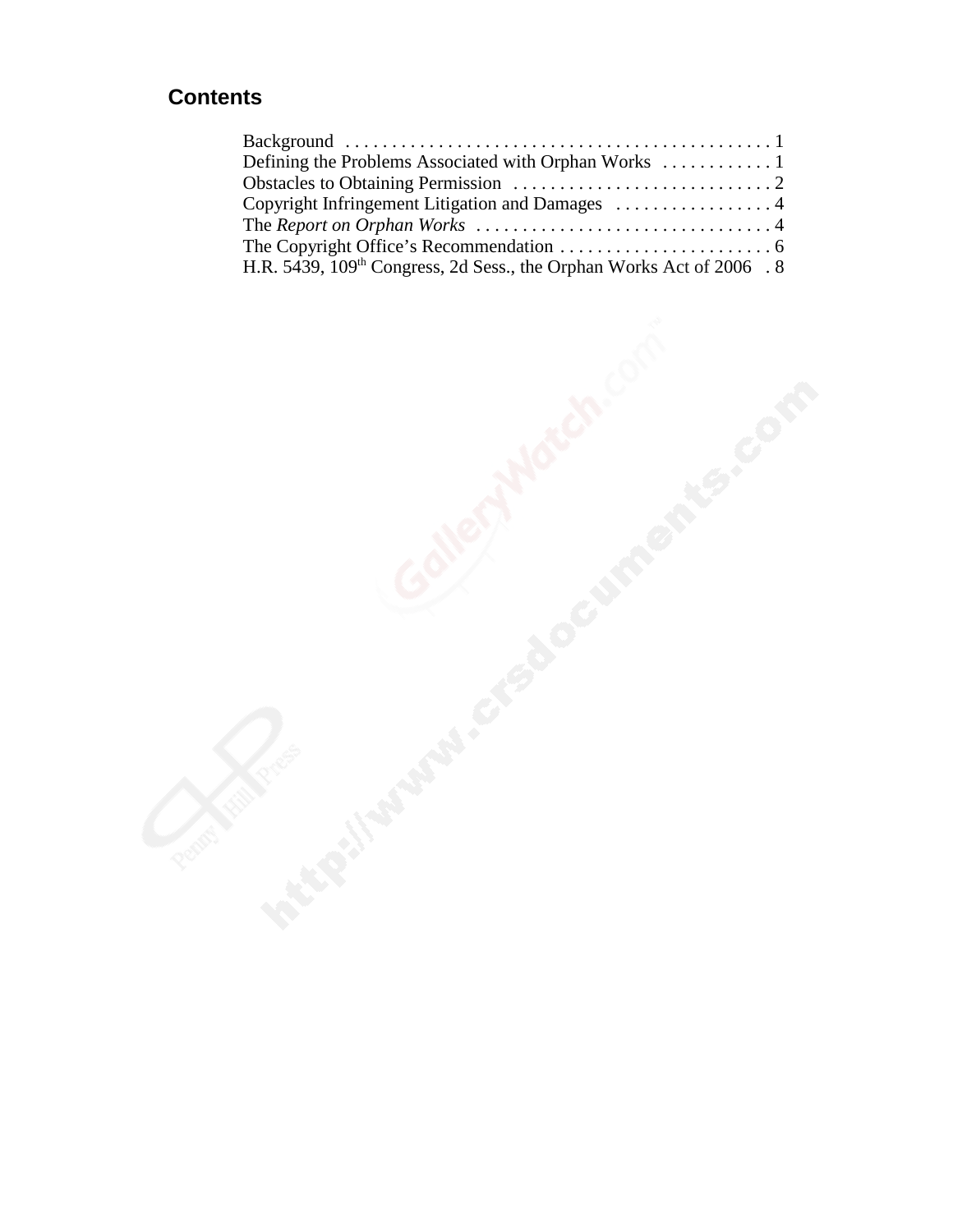# "Orphan Works" in Copyright Law

**Background.** In response to recent requests by several Members of Congress, the U.S. Copyright Office agreed to examine issues surrounding "orphan works." Orphan works are copyrighted works whose owners are difficult or impossible to identify and/or locate. In January 2005, the Copyright Office issued a Notice of Inquiry requesting public comment from interested parties on the subject.<sup>1</sup> The Office accepted written comments and hosted public roundtable discussions on the topic. In January 2006, it issued its *Report on Orphan Works*, which includes proposed legislative language to address the problem identified.<sup>2</sup> On March 8, 2006, the House Subcommittee on Courts, the Internet, and Intellectual Property held a hearing on orphan works.<sup>3</sup> The Senate Judiciary Committee held a hearing on April 6,  $2006<sup>4</sup>$ 

This report surveys the findings of the *Report on Orphan Works* and considers the Copyright Office's proposed amendment to the Copyright Act to address the issue.

**Defining the Problems Associated with Orphan Works.** The constitutionally authorized grant of a limited monopoly to copyright holders is intended "To promote the Progress of Science and useful Arts" by producing incentives for creative works and their dissemination to the public.<sup>5</sup> Ultimately, it is the public interest that supports allowing copyright holders to financially exploit the value of their creative efforts by controlling access to protected work. Someone who wants to exercise one or more of the copyright holder's exclusive rights in a copyrighted work must obtain permission to do so.<sup>6</sup> The terms for usage and recompense, if any, are negotiated and agreed to by the rights' holder and the prospective user.<sup>7</sup>

<sup>1</sup> Copyright Office, Orphan Works: Notice of Inquiry, 70 FED. REG. 3739 (Jan. 26, 2005).

<sup>2</sup> The full report is available on the U.S. Copyright Office's website at [http://www. copyright.gov/orphan/orphan-report-full.pdf]. Additional material, including the *Notice of Inquiry* and proceedings from the roundtable meetings, are also available there.

<sup>3</sup> *See House IP Panel Chairman Pledges to Move Orphan Works Legislation in 'Coming Weeks,'* 71 BNA PATENT, TRADEMARK & COPYRIGHT J 521 (March 17, 2006).

<sup>4</sup> *Orphan Works: Proposals for a Legislative Solution: Hearing before the Senate Comm. on the Judiciary, 109<sup>th</sup>* Cong., 2d Sess. (2006) at [http://judiciary.senate.gov/hearing. cfm?id=1847].

 $<sup>5</sup>$  U.S. Constitution, Art. 1, § 8, cl. 8.</sup>

6 17 U.S.C. § 106.

 $<sup>7</sup>$  In some cases, the Copyright Act prescribes terms for usage through compulsory licensing,</sup> but alternatives to traditional negotiated terms of usage are not discussed herein.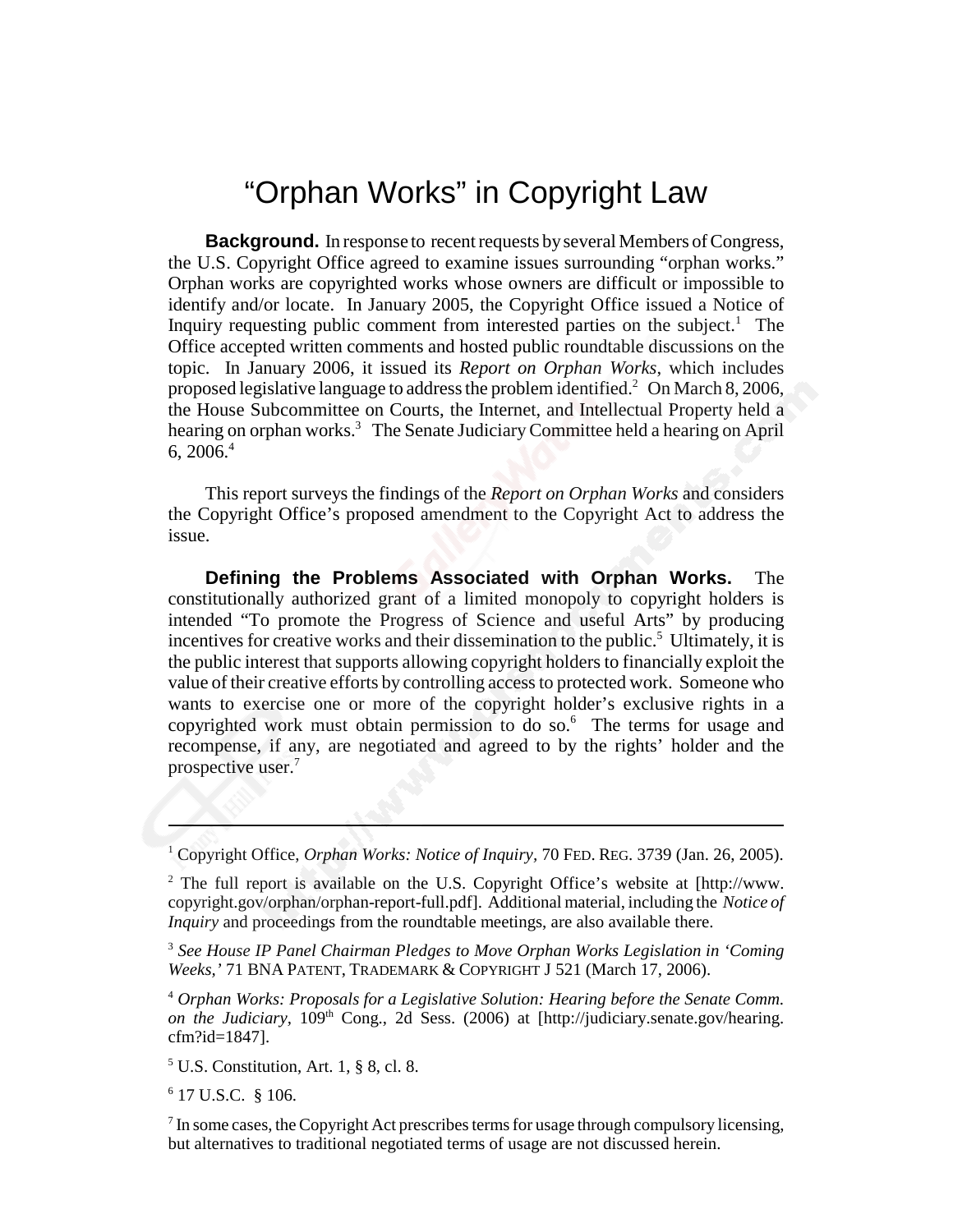### CRS-2

When an owner cannot be identified or located, a protected work is an "orphan" work. Many believe that orphan work status renders a work inaccessible. The inaccessibility arises from the risk of liability that a user might incur for copyright infringement if and when a copyright owner subsequently appears:

First, the economic incentive to create may be undermined by the imposition of additional costs on subsequent creators wishing to use material from existing works. Subsequent creators may be dissuaded from creating new works incorporating existing works for which the owner cannot be found because they cannot afford the risk of potential liability or even of litigation. Second, the public interest may be harmed when works cannot be made available to the public due to uncertainty over its copyright ownership and status, even when there is no longer any living person or legal entity claiming ownership of the copyright or the owner no longer has any objection to such use.<sup>8</sup>

This risk of infringement may be particularly burdensome when a creator incorporates protected work into a new adaptation or transformative work. How then is public policy best served by facilitating the public's access to and use of such a work? And how best to define what constitutes an orphan work for infringement purposes, to facilitate access to orphan works, and to promote their use without vitiating the copyright or unfairly appropriating the work into the public domain?

**Obstacles to Obtaining Permission.** Copyright law is the engine driving a vast private market of rights' holders and users. The structure of the law in many ways shapes the intellectual property (IP) marketplace for negotiations between owners and users, but it does not control all aspects of it. Notifying the public of ownership is the responsibility of the rights' holder. Determining whether a work is protected and identifying the actual owner of the copyright (who may or may not be the creator) is the responsibility of the prospective user. But the identification process can be extremely complicated, difficult, and in many cases, prohibitively costly. There are many components to the determination of whether something is likely to be covered by copyright.<sup>9</sup> The prospective user must first make a preliminary determination as to whether a work is indeed copyrighted or has passed into the public domain.10 Changes to the term of copyright effected by repeal of the 1909 law and adoption of the 1976 Act, subsequent extensions to the term, and the abandonment of "formalities" (discussed *infra*), all work to complicate calculations of the likely subsistence of copyright, particularly with respect to works created prior to 1978.<sup>11</sup>

<sup>8</sup> *Notice of Inquiry,* 70 FED. REG. at 3741.

<sup>9</sup> *See* U.S. Copyright Office, *Circular 22: How to Investigate the Copyright Status of a Work* at [http://www.copyright.gov/circs/circ22.html].

<sup>10</sup> A chart entitled *Copyright Term and the Public Domain in the United States,1 January 2006* at [http://www.copyright.cornell.edu/training/Hirtle\_Public\_Domain.htm] provides an illustration of factors, such as publication, copyright notice, and renewal, that might apply in determining whether a work has entered the public domain.

<sup>11</sup> *See* U.S. Copyright Office, *Circular 15A: Duration of Copyright* at [http://www.copyright. gov/circs/circ15a.html]; *Circular 15t: Extension of Copyright Terms*. at [http://www. copyright.gov/circs/circ15t.html].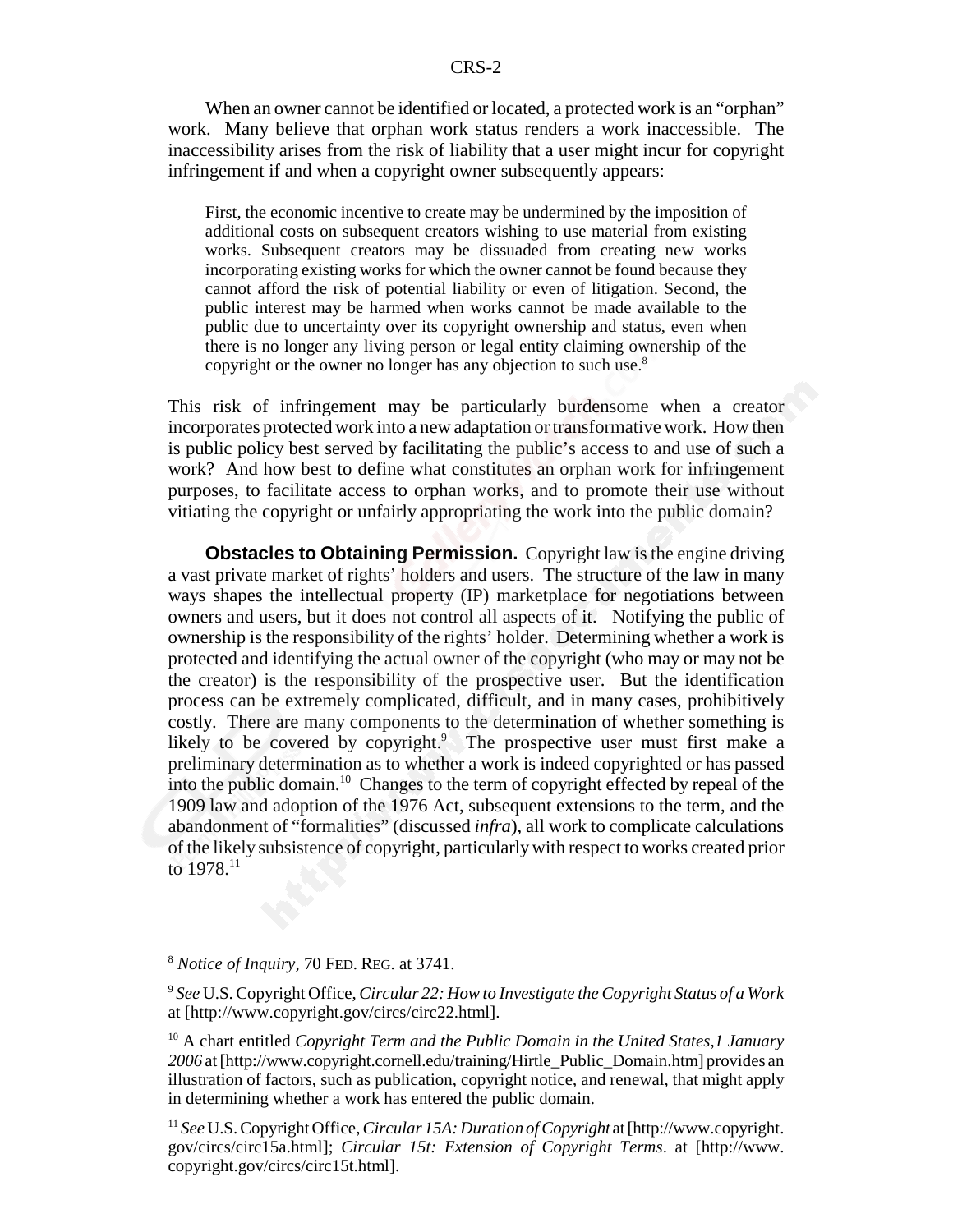*A Universal Registry of Copyright Owners.* Although registration with the U.S. Copyright Office is most authoritative, there is no universal copyright registry. Various registries or databases exist to allow identification of copyright holders in various industries or mediums, but they are essentially voluntary, so checking with a database may not be dispositive regarding copyright status and/or ownership.<sup>12</sup> Furthermore, because IP is indeed property, through sale, assignment, or bequest, over time, ownership rights may be transferred. Older works of minimal commercial value may essentially be neglected or abandoned. Finding a copyright owner for them can be challenging.

*Formalities.* Under the 1909 Copyright law, there were many specific actions, i.e., "formalities," that needed to be taken by the creator/owner in order to create a valid copyright. Failure to do so could void the copyright. Among the essential formalities were posting of a notice of copyright on a work and registration with the U.S. Copyright Office. At the expiration of the first 28-year term of copyright, a renewal had to be filed to extend protection for another 28-year term.<sup>13</sup> Observing formalities as a prerequisite to creating a valid copyright was abandoned under the 1976 Copyright Act. Under current law, a copyright is created automatically when the creative expression is fixed in tangible form. Copyright formalities were rejected in the 1976 law for several reasons. The legislative history notes the concern that rigid formalities put an undue burden on creators, who could lose copyright protection in its entirety for failure to comply with a formality requirement.<sup>14</sup> A primary goal, however, was to harmonize U.S. copyright law with international treaties and practice, where formalities are not a requirement for copyright protection.

Nevertheless, changes to U.S. law significantly complicated the process of identifying copyright holders. One consequence of the formalities requirements associated with copyright creation was notice and registration. A search of copyright registration records was more — though not definitively — likely to help a prospective user determine both copyright status and owner information.

**Copyright Infringement Litigation and Damages.** Under the current law for works created after 1978, an owner *may* register a work at any time during the subsistence of the copyright.<sup>15</sup> A work *must* be registered prior to the rights' holder

 $12$  See, for example, online indices for a music performing rights organization (PRO) such as ASCAP at [http://www.ascap.com] or the Harry Fox Agency at [http://www. songfile.com], or photo clearing houses such as Photographers Index at [http://www. photographersindex.com/].

<sup>13</sup> *See* U.S. Copyright Office, *Circular 15: Renewal of Copyright* at [http://www.copyright. gov/circs/circ15.html].

<sup>&</sup>lt;sup>14</sup> *See* H.Rept. 94-1476, 94<sup>th</sup> Cong., 2d Sess. 147 (1976) and S. Rept 94-473, 94<sup>th</sup> Cong., 2d Sess. 130 (1976). ( "[The bill] takes a middle-ground approach in an effort to encourage use of a copyright notice without causing unfair and unjustifiable forfeitures on technical grounds.").

<sup>15 17</sup> U.S.C. § 408.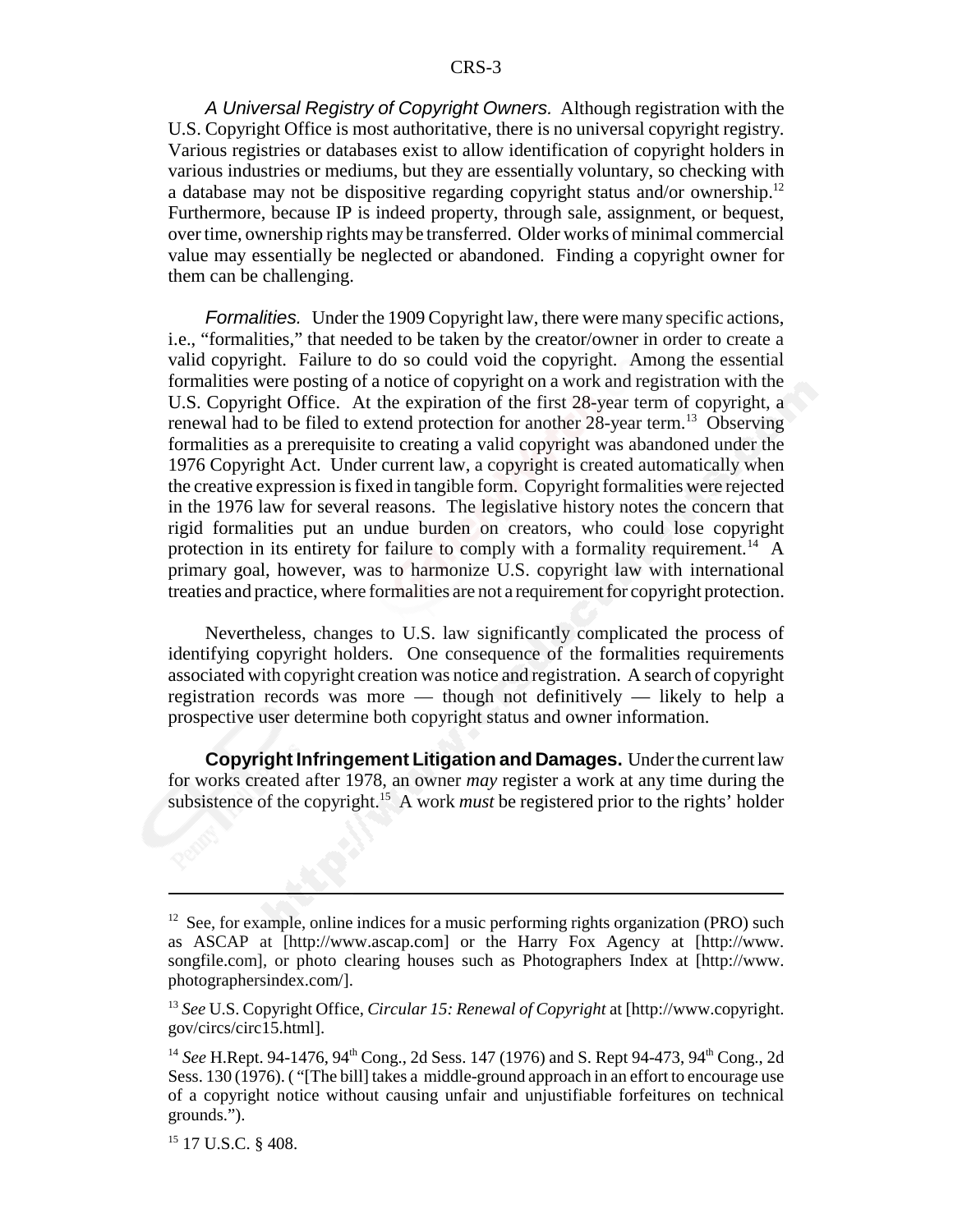bringing suit for infringement;<sup>16</sup> registration is also necessary in order for a owner to seek statutory damages for infringement.<sup>17</sup>

In the event that a court finds copyright infringement, it may issue an injunction to prevent or stop it, $^{18}$  and award monetary damages. Damages may be the actual value of lost profits, or damages set by statute, known as "statutory damages."<sup>19</sup> Statutory damages prescribe amounts that may be significantly higher than actual damages for lost profits — from \$750 to \$150,000. The amount of statutory damages may be increased in cases where a court finds that infringement was willful or, correspondingly, reduced when it finds the infringement was "innocent," i.e., the infringer was "not aware and had no reason to believe that his or her acts constituted an infringement," or the infringer had reasonable grounds to believe that the use was a fair use under  $\S 107$ . A court may also award court costs and attorneys' fees.<sup>20</sup> In other words, registration, with its effect of creating a searchable record and thereby providing public notice of ownership, is not legally required to *create* a copyright, but to *enforce* it. The existence of statutory damages and the award of attorneys' fees facilitates enforcement of infringement liability by rights' holders when actual damages may not support the costs of litigation.

**The** *Report on Orphan Works***.** By conducting stakeholder discussions and reviewing extensive submissions of comments, the U.S. Copyright Office's study considers the landscape surrounding orphan works.

At the outset, it sets forth what were *not* considered to be orphan work problems, namely, situations where a prospective user contacted the owner but did not receive permission to use the work.<sup>21</sup> The analysis also narrows the situations in which it views orphan works as presenting an insurmountable problem to prospective users. It delineates several provisions of the copyright law that might permit use of an orphan work (or any copyrighted work) absent an owner's permission:

• The "idea/expression" dichotomy, rooted in the First Amendment and codified at 17 U.S.C. 102(b), prohibits copyright protection for ideas, procedures, concepts, etc. that may otherwise be embodied in a copyright-protected work.<sup>22</sup> This jurisdictional limitation on

- <sup>19</sup> 17 U.S.C. § 504.
- <sup>20</sup> 17 U.S.C. § 505.

<sup>&</sup>lt;sup>16</sup> 17 U.S.C. § 411.

 $17$  17 U.S.C. § 412.

<sup>&</sup>lt;sup>18</sup> 17 U.S.C. § 502.

 $21$  Report on Orphan Works (hereinafter Report) at 2. "These include situations where the user contacted the owner, but did not receive permission to use the work, either because the owner did not respond to the request, refused the request, or required a license fee that the user felt was too high."

<sup>&</sup>lt;sup>22</sup> Specifically, the "idea/expression" dichotomy, 17 U.S.C. § 102(b), prohibits copyright (continued...)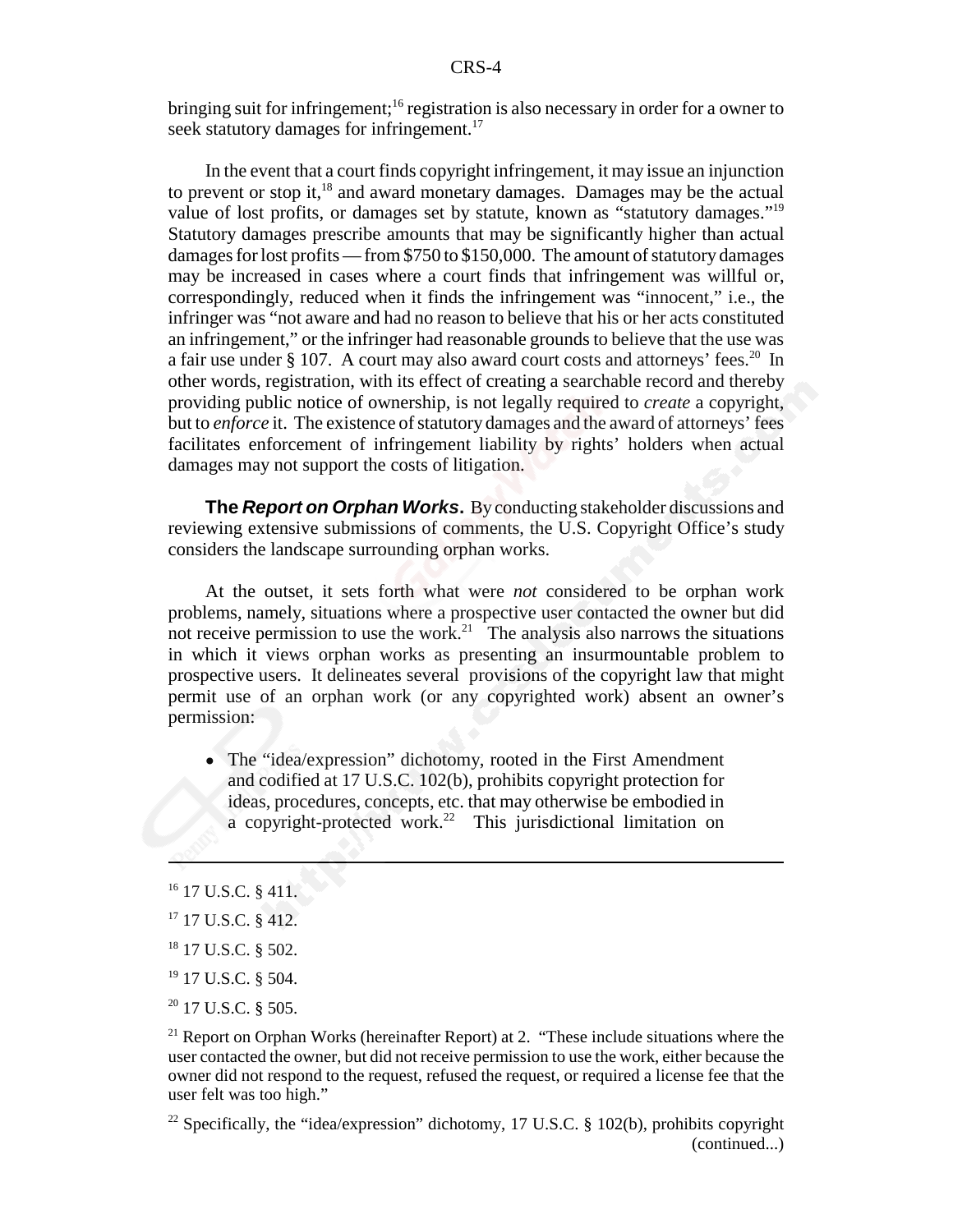copyright protection may be especially useful to prospective users of works of non-fiction, and "utilitarian" works like computer programs, textbooks, manuals, etc. $^{23}$ 

- Fair use, codified at 17 U.S.C. § 107, permits limited use of copyright-protected work for purposes such as criticism, comment, news reporting, teaching, scholarship, or research.
- Other express exemptions in the Copyright Act at §§ 108, 110, and 117 allow specified uses of copyrighted works associated with preservation, education, and religious activities.

The Report identifies many obstacles to identifying and locating copyright owners and assigns general categories of uses that appear to be most impacted by orphan works, namely, uses by "subsequent creators" who may create a derivative commercial work incorporating the orphan work; "large scale access uses" by institutions such as libraries that make available a wide body of work to the public; "enthusiast" uses by individuals who have an interest in a particular work, subject, or artist; and "private" uses, the most common illustration being someone who wishes to reproduce a family photograph or make a potentially infringing use of obsolete or orphaned computer software.<sup>24</sup>

The Report explains that the 1976 Copyright Act arguably exacerbated the orphan works problem by abandoning formalities such as renewal registration, and why the international copyright regime to which the United States is a signatory both precludes a re-adoption of formalities and limits the scope of permissible exemptions to the copyright holders' rights. $^{25}$ 

The study reviews solutions proposed by those involved in the orphan works dialogue. It groups and considers them in four categories, described in the Report as follows:

• *Solutions that already exist under current law and practice.* These were usually noted only in passing; commenters (even commenters opposed to any orphan works provision) did not take the position that the existing law is sufficient to solve the orphan works problem.

 $^{24}$  *Id.* at 36-40.

 $22$  (...continued)

protection for any idea, procedure, process, system, method of operation, concept, principle, or discovery.

<sup>&</sup>lt;sup>23</sup> Report at 53, citing at note 123, Eldred v. Ashcroft, 537 U.S. 186, 219-21 (2003).

 $25$  "In considering legislative solutions to the orphan works problem it is important to keep in mind the requirements of the international instruments to which the United States has agreed: exercise and enjoyment of a copyright right cannot be conditioned on a formality, any exceptions or limitations on copyright must conform to the three-step test [under international treaty obligations], and the effect on the owner's remedies must comply with the various remedy rules." *Id.* at 68.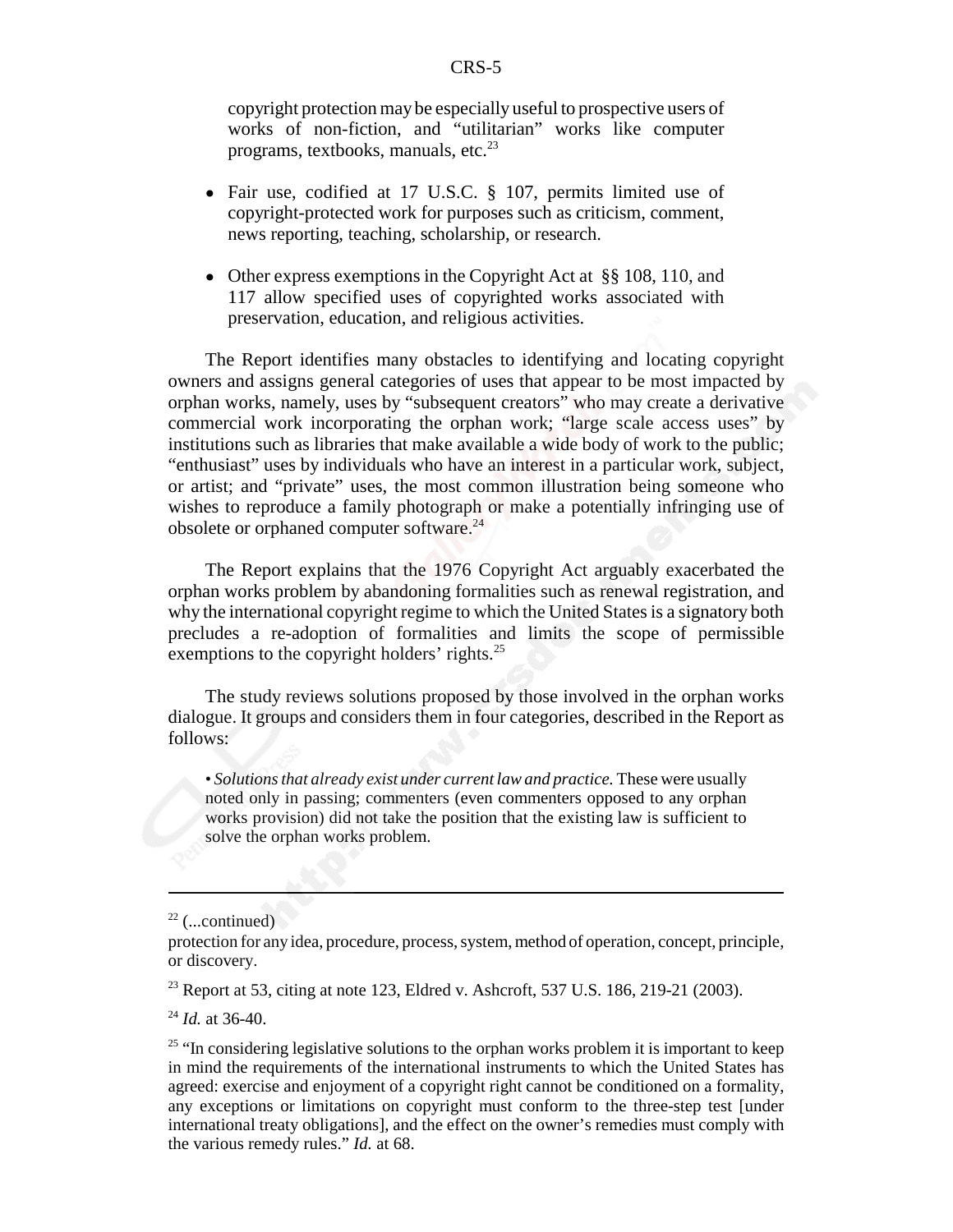• *Non-legislative solutions.* An example of a solution in this category is a proposal for improved databases for locating owners of works. These solutions were also usually noted only in passing, and were not advanced as sufficient to fix the problem.

• *Legislative solutions that involve a limitation on remedies when a user uses an orphan work.* The most substantive comments fell into this category, and most of the comments by professional organizations or academics fell into this category.

*• Other legislative solutions.* Examples of proposed solutions in this category are deeming all orphaned works to be in the public domain, or changing the tax or bankruptcy codes to reduce the factors that cause orphan works to come into existence in the first place.<sup>26</sup>

It also considers several of the solutions proposed. For example, one approach might be that utilized by the Canadian Copyright Board, which reviews applications for use of orphan works and approves them prior to use. This method receives support by some for the certainty that it provides and opposition by others who view it as administratively cumbersome, expensive, and largely ineffective in promoting actual use of orphan works.

**The Copyright Office's Recommendation.** The Report concludes that the orphan work problem, though difficult to describe and quantify, is indeed real. Though some instances of non-infringing use of such works may be effected under other sections of the law, there are still many situations in which prospective users lack guidance on whether and how they may use orphan works, and authority to do so. The Report recommends statutory language to remedy the orphan works problem,<sup>27</sup> with a detailed supporting rationale.

The proposal takes the approach of limiting remedies for the copyright owner if a user satisfies new statutory requirements for use of an orphan work. The proposed language would add a new § 514 under chapter 5 of the Copyright Act, dealing with copyright infringement and remedies. One who uses an orphan work would be required to have performed "a good faith, reasonably diligent search" to identify the copyright holder and provide "attribution to the author and copyright owner of the work, if possible and appropriate." If the user of a orphan work who has satisfied the search and attribution requirements is subsequently sued by the rights' holder for infringement, the owner would be limited to "reasonable compensation for the use of the infringed work." When the infringement is made without commercial advantage and the user ceases infringement promptly after receiving notice thereof, no monetary relief would be available.

Injunctive relief, i.e., prohibiting continuing use of the infringing work, would *not* be available when the orphan work is incorporated into a derivative work that uses the protected work in a transformative manner, provided that the infringer pays reasonable compensation to the copyright owner and provides attribution to the protected work as reasonable. In all other cases, the court may impose injunctive relief to prevent the continuing infringement, but would be directed to consider the

<sup>26</sup> *Id.* at 69.

<sup>27</sup> *Id.* at 127.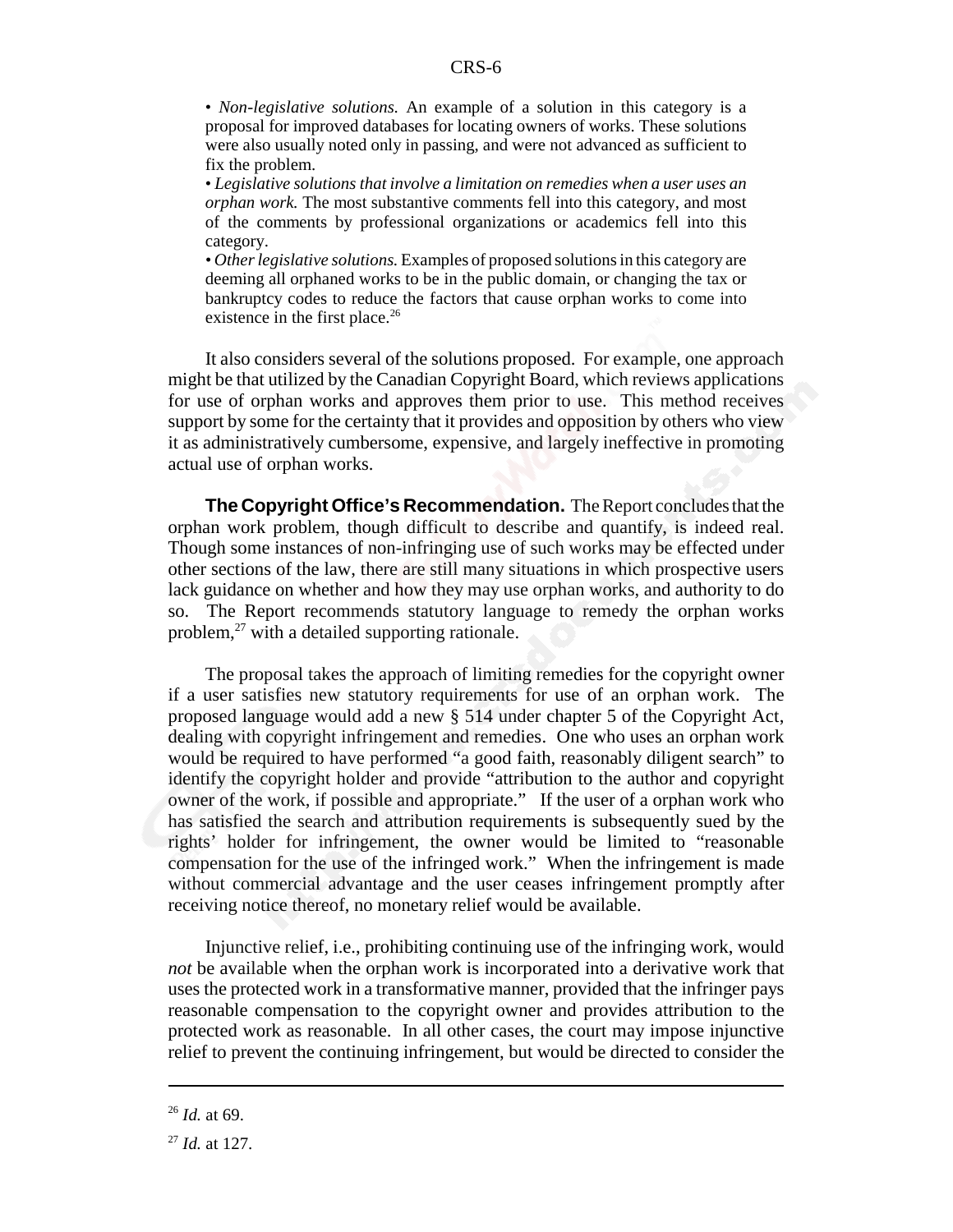harm that relief would cause the infringer who has complied with orphan works requirements in making the infringing use.

The proposed language specifies that nothing in its provisions would affect other rights, limitations or defenses to copyright infringement, including fair use. The provision would sunset ten years after enactment.

The goal of the proposal is to promote the good-faith use of true orphan works by limiting damages available in the event that an owner appears and the user is subsequently charged with infringement. The proposed solution attempts to balance several competing interests:

*Notice.* Some content users complain about the lack of easy-to-use comprehensive sources of information identifying copyright owners. Easier access to ownership information would minimize mistakes by users in calculating whether a work is actually an orphan work. But a solution that imposes notice or identification requirements on rights' holders as a condition of protecting their copyright would violate both the Copyright Act and international treaty obligations if its effect was to reinstate formality requirements. While it is obviously in the interest of copyright holders to make the public aware of ownership, the proposal would not impose additional regulatory burdens on owners, or the government, by establishing new reporting mechanisms.

*Certainty versus Flexibility.* Many who promote access to orphan works seek a system that best assures potential users that they will be exempt from copyright infringement liability *prior* to usage. But any proposed orphan work exemption will potentially affect a vast array of industries and media, such as movies, music, books, and photographs. There are different physical characteristics, traditions, standards, and business practices which affect the ease of researching ownership and obtaining permissions for any given medium. Likewise, different users have different goals, such as nonprofit versus commercial usage.

The approach suggested is in many ways comparable to copyright's well-known "fair use" exemption in its breadth and flexibility.<sup>28</sup> Like fair use, the orphan work exemption would be a *defense* to copyright infringement. The proposal takes a caseby-case approach that would give a court discretion to consider behavior by both the user and claimant. Did the user perform a "reasonably diligent search" with proper attribution? Did the claimant decline to accept "reasonable compensation" for the identified infringement, which, under the proposal, becomes, in effect, a statutory cap on relief available? Arguably, it would share many of the strengths and weaknesses of fair use. Among the former is flexibility to accommodate a broad range of media and situations. Among the latter may be difficulty assessing the likelihood of the success of the defense, and costs that may be unintentionally incurred.

*Standards.* The proposal does not define terms such as "reasonably diligent search," although much discussion is provided. Best practices for media-specific

 $28$  17 U.S.C. § 107.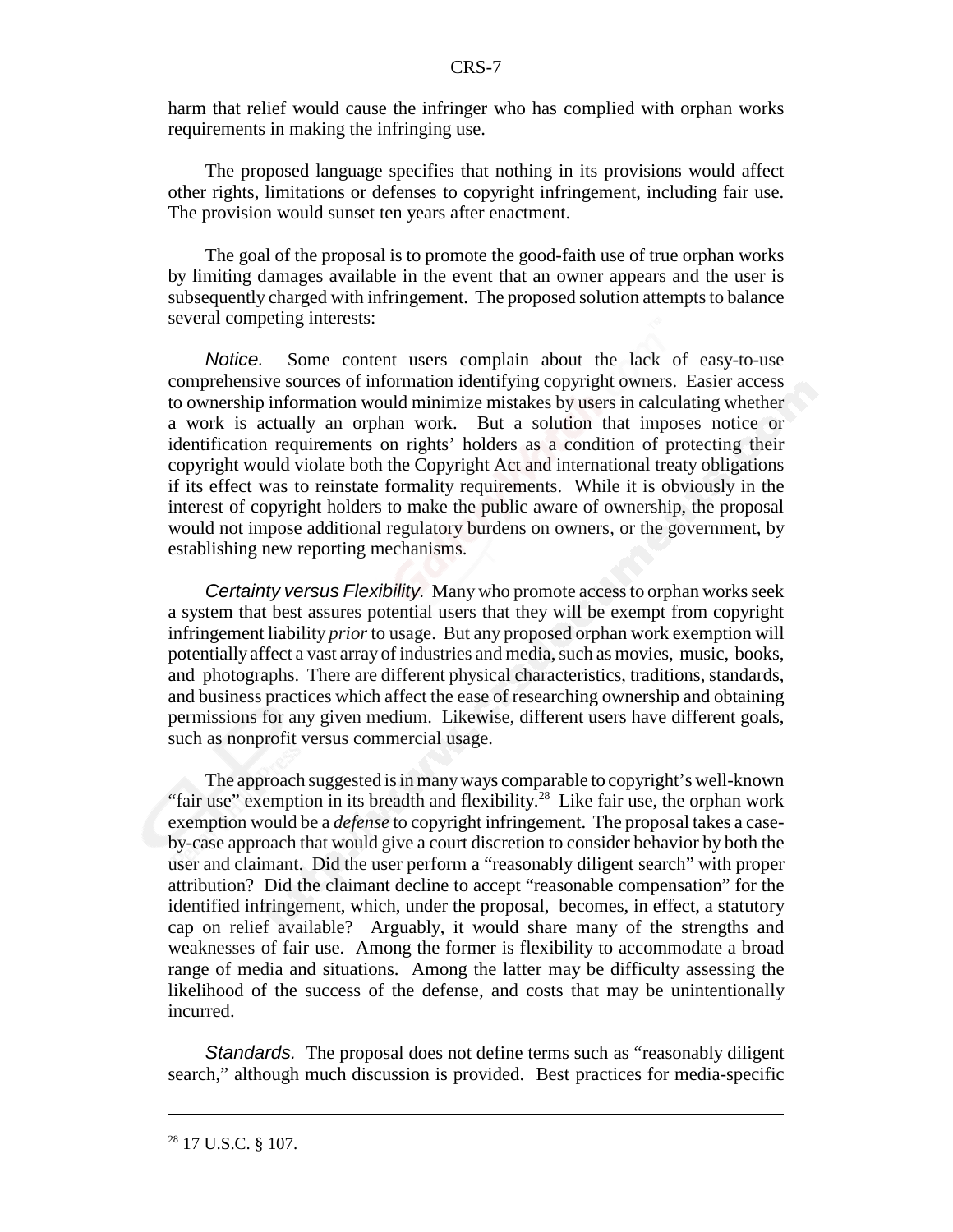searches are likely to evolve over time through collaborative efforts and judicial interpretation. Likewise the notion of reasonable compensation is a fluid one, another factor that is viewed as advantageous or non-advantageous by different parties. Critics among users point to difficulties when the amount of liability exposure is uncertain. Critics among owners worry that courts interpreting the term may depress the value of "reasonable compensation," by valuing it at what the user proposes to pay absent negotiations. They fear that it may amount to a statutory royalty rate.

*Damages.* Because the proffered exemption is a defense to copyright infringement, the costs of litigation were considered in the discussion. Indeed, the Report spells out at great length the concerns expressed by both content owners and users on the burdens imposed by having to litigate a claim of or a defense to infringement. Users argue that the prospect of statutory damages has a chilling effect on their use of valuable historic material, for example, documentary film footage. But many owners assert that a limitation on the remedies for infringement would make enforcement impracticable. They simply cannot enforce their copyright if the enforcement costs more than recoverable damages.

*Visual Arts.* Photography and visual arts pose special challenges for copyright ownership identification generally, and, consequently, in connection with orphan works. By their very nature, they are difficult to source. Critics are concerned that the orphan work proposal would affect illustrations and photographs disproportionately because images are commonly published, by tradition or business practice, without identifying information. If a visual representation contains identifying information, it may be, and often is, easily removed. Verbal registries cannot adequately describe visual representations, e.g., "nine abstract dogs in an abstract garden."29 Visual registries may contain prohibitively voluminous entries and be too difficult to search. They fear enactment of the orphan works proposal might interfere with commercial markets for visual work; that it could have the effect of "legalizing" infringement where ever the rights' holder cannot be identified or located; that it will put too great a burden on rights' holders to exercise diligence in monitoring infringing use; and that limiting recoverable damages will make enforcement actions economically unfeasible. The *de facto* result, they contend, would deprive visual artists of meaningful copyright protection.<sup>30</sup>

**H.R. 5439, 109th Congress, 2d Sess., the Orphan Works Act of 2006.** A bill incorporating many of the recommendations of the Copyright Office was introduced and reported by the House Subcomm. on Courts, the Internet, and Intellectual Property in May 2006.

<sup>29</sup> Roy de Forest, *County Dog Gentleman,* 1972, San Francisco Museum of Modern Art.

<sup>30</sup> *See* statement of David P. Trust, CEO of Professional Photographers of America before the House Judiciary Committee (March 8, 2006), at [http://judiciary.house.gov/oversight. aspx?ID=221]; statement of Victor Perlman, General Counsel of the American Society of Media Photographers, and statement of Brad Holland, Founding Board Member, Illustrators' Partnership of America, before the Senate Judiciary Committee (April 6, 2006), at [http:// judiciary.senate.gov/hearing.cfm?id=1847].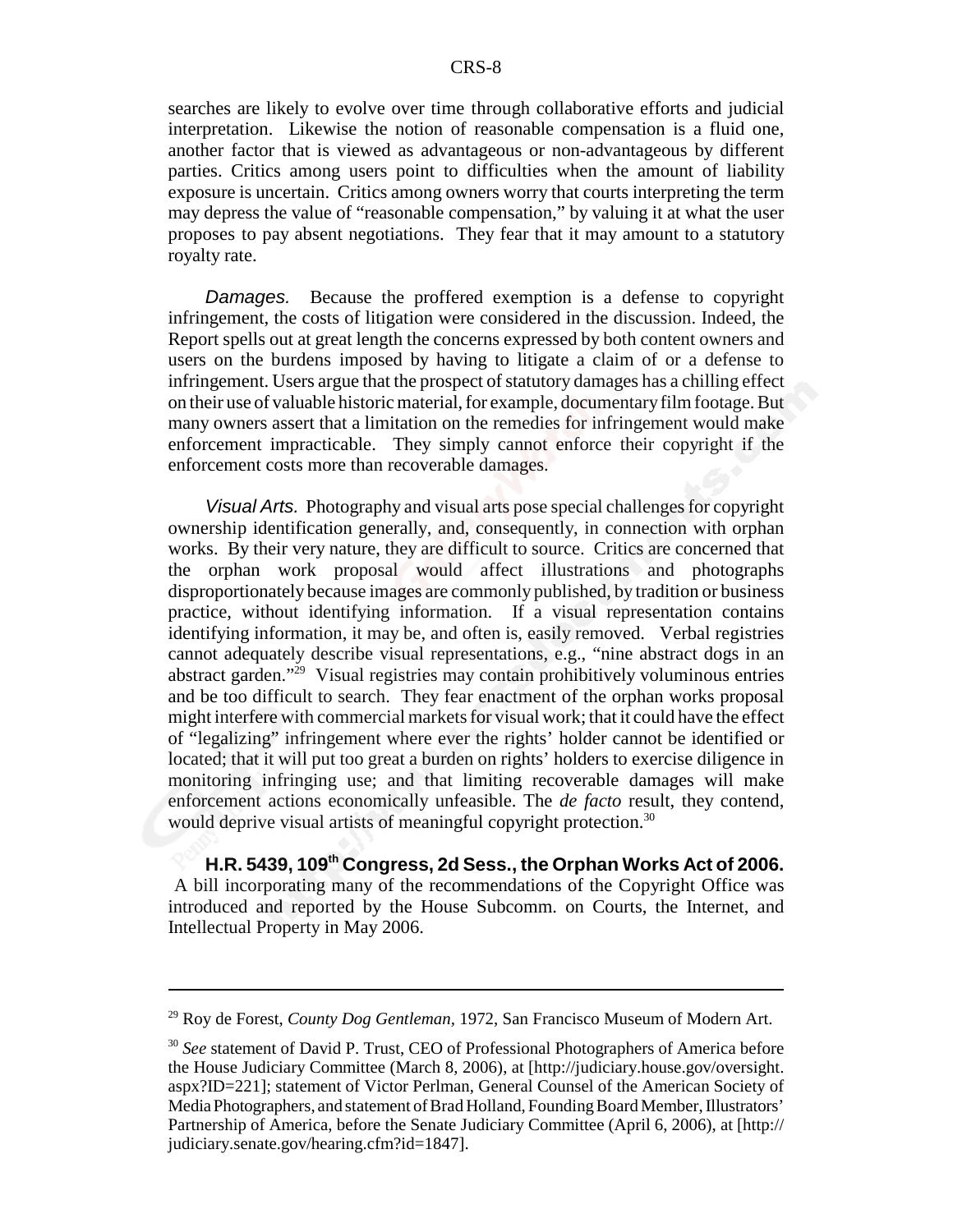The bill would add a new § 514 to the Copyright Act entitled "Limitation on remedies in cases involving orphan works." It would essentially implement the Copyright Office's proposal to limit liability for an infringing use of an orphan work. As a prerequisite to qualifying for the limitation, the infringer must sustain the burden of proving that he or she performed and documented a reasonably diligent search in good faith but was unable to locate the owner. The infringing use must provide reasonable attribution to the author and owner "if known with a reasonable degree of certainty based on information obtained in performing the reasonably diligent search."<sup>31</sup>

The bill provides significantly greater detail than the Copyright Office's proposed language. H.R. 5439 sets forth standards to establish what is a "reasonably diligent search." Lack of identifying copyright information on the work, by itself, cannot support an assertion or finding of a diligent search. A search must include steps that are "reasonable under the circumstances" to locate an owner, which would include, at a minimum:

- review of information maintained by the Copyright Office; and
- use of expert assistance and available technology, which may include resources for which a charge or subscription fee is imposed, if reasonable under the circumstances.

*Copyright Office Assistance*. The Copyright Office currently provides some assistance in searching its records. It will conduct a search of its records for a fee.<sup>32</sup> And, it publishes general background information on conducting copyright searches  $33$ 

The bill significantly expands the scope of guidance that the Copyright Office must make available to the public to educate and assist in researching copyright ownership. Specifically, it is directed to provide information from "authoritative sources," such as industry guidelines and statements of best practices to assist users who conduct searches. Information may include the Copyright Office's own records, but should also address other sources of available copyright ownership information; methods to identify copyright ownership; sources of available technology and expert assistance; and, suggestions for best practices to document a search. The extent to which a user's reliance upon Copyright Office-provided guidance and information may satisfy the legal requirement that the user conduct a "reasonably diligent search" in possible infringement litigation is not addressed.

*Limitations on Remedies*. The heart of the bill is the limitation on monetary damages when the use of an orphan work is found to be infringing. Users who have satisfied statutory criteria will be required to pay "reasonable compensation" for the

<sup>&</sup>lt;sup>31</sup> Sec. 2 of H.R. 5439 adding a new § 514(a)(1)(B).

<sup>32</sup> *See* [http://www.copyright.gov/forms/search\_estimate.html].

<sup>33</sup> *See*, *e.g.*, Circular 22, *How to Investigate the Copyright Status of a Work* at [http://www.copyright.gov/circs/circ22.html].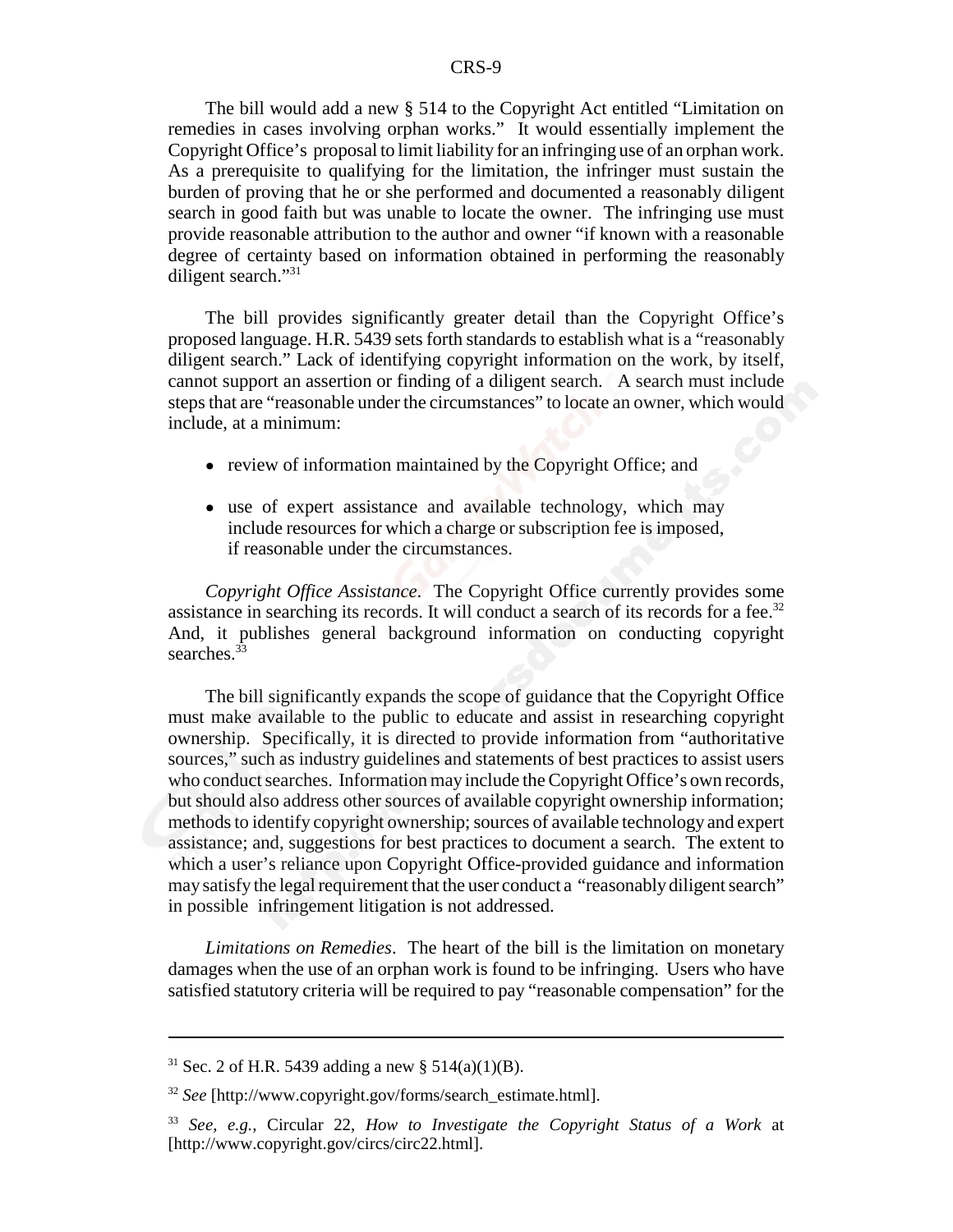### CRS-10

use of the infringed work, provided that they negotiate "in good faith" with the owner to determine compensation. The burden of proof to establish "reasonable compensation" falls upon the owner of the infringed copyright. The term means "the amount on which a reasonable buyer and a reasonable willing seller in the positions of the owner and the infringer would have agreed with respect to the infringing use of the work immediately before the infringement began."<sup>34</sup>

A user who infringes without any purpose of commercial advantage for a charitable, religious, scholarly, or educational purpose may be exempt from the requirement to pay compensation if he or she ceases the infringing use after receiving notice of the claim for infringement. Before a court awards injunctive relief, it is directed to take into account any harm that the relief would cause the infringer who has performed a diligent search. A court may not enjoin the infringing use of an orphan work when it is incorporated into a new work of authorship, so long as the infringer pays reasonable compensation and provides attribution to the owner of the infringed work.

*Parties Not Subject to Suit.* A party or entity that asserts that it is not subject to suit in federal court or liable for money damages for infringement under the Copyright Act may not avail itself of the limitations on remedies for infringing orphan works unless several conditions are met. A court must find that the party complied with diligent search requirements, made a good faith offer of compensation which was rejected by the copyright holder, and will assure the court of its willingness to pay reasonable compensation.

This provision appears to be directed at any state which may assert immunity against liability for copyright infringement in accordance with the U.S. Supreme Court's Eleventh Amendment jurisprudence.<sup>35</sup> The U.S. Supreme Court, in a series of decisions, has interpreted the Eleventh Amendment of the U.S. Constitution as limiting Congress's authority to abrogate state sovereign immunity. Consequently, a state may not be sued in federal court for copyright infringement.<sup>36</sup>

*Reports to Congress.* The bill directs the Register of Copyrights to report to Congress on the implementation and effects of the limitation of liability for orphan works, including any recommendations for change.

The Register is also directed to conduct an inquiry with respect to remedies for "small" copyright infringement claims, that is, those seeking limited amounts of money damages. This requirement appears to address the concerns of participants

 $34$  Sec. 2 of H.R. 5439 adding a new § 514(b)(3).

<sup>&</sup>lt;sup>35</sup> Seminole Tribe of Fla. v. Florida, 517 U.S. 44 (1996); Florida Prepaid Postsecondary Educ. Expense Bd. v. College Savings Bank, 527 U.S. 627 (1999) and College Savings Bank v. Florida Prepaid Postsecondary Educ. Expense Bd.527 U.S. 666 (1999). A detailed discussion of state immunity from copyright infringement litigation is beyond the scope of this report.

<sup>&</sup>lt;sup>36</sup> See, e.g., Chavez v. Arte Publico Press, 204 F.3d 601 (5<sup>th</sup> Cir. 2000); *see also* Pennington Seed Inc. v. Produce Exchange No. 299, 2006 U.S. App. LEXIS 20363, (Fed. Cir. Aug. 9, 2006)(holding that the University of Arkansas is immune from a patent infringement suit).